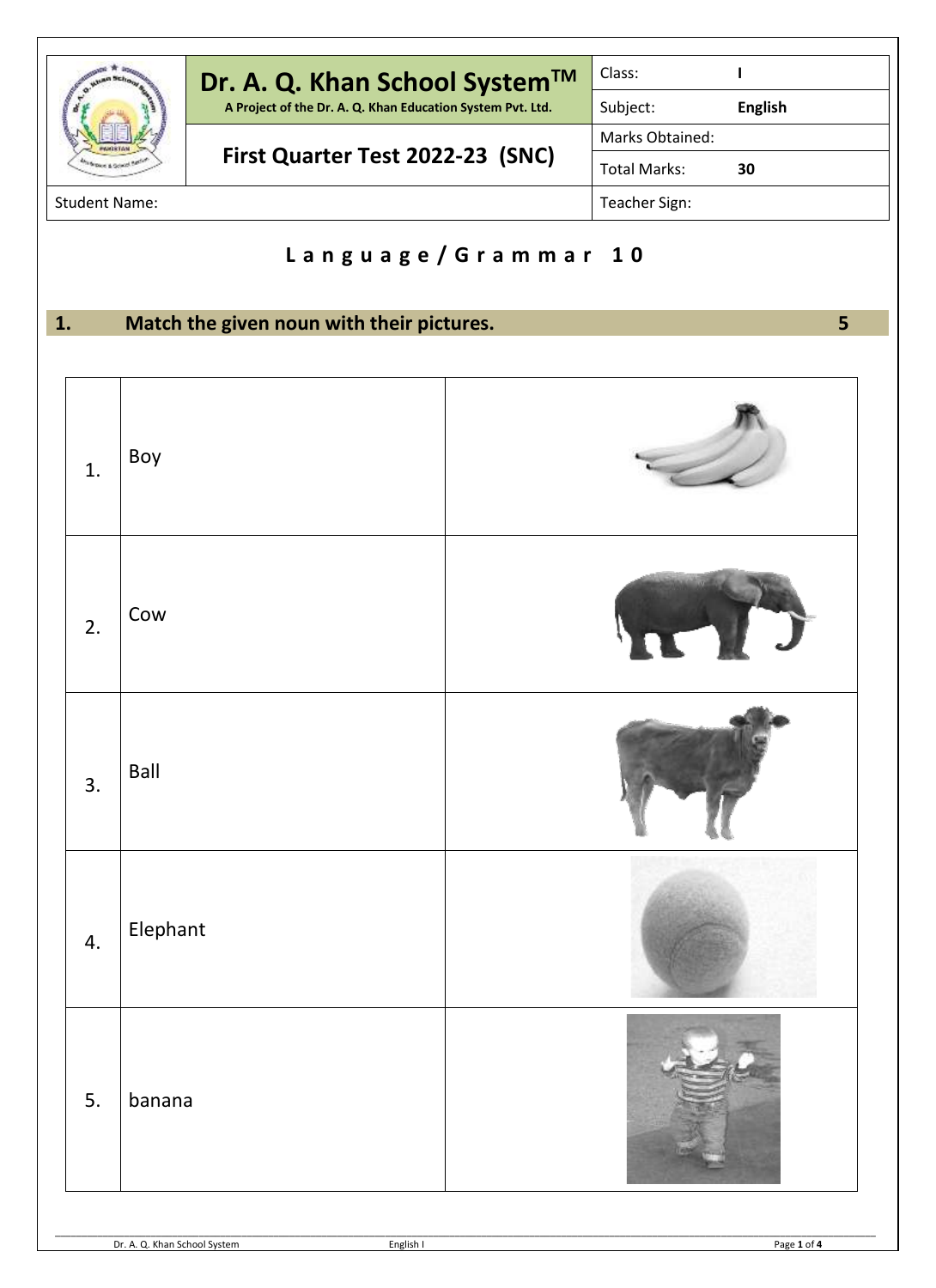| 2. |                                                                                                                                                 | Arrange the words correctly                                      |             | $\overline{2}$ |  |
|----|-------------------------------------------------------------------------------------------------------------------------------------------------|------------------------------------------------------------------|-------------|----------------|--|
|    | 1. am cobbler I am                                                                                                                              |                                                                  |             |                |  |
|    |                                                                                                                                                 | 2. a teacher are you                                             |             |                |  |
|    | 3. my it black shoe is                                                                                                                          |                                                                  |             |                |  |
|    | 4. a doctor he is                                                                                                                               |                                                                  |             |                |  |
| 3. |                                                                                                                                                 | Tick $(\checkmark)$ the correct pronouns and fill in the blanks. |             | $\overline{2}$ |  |
|    | 1. Hira and Asma are playing. _________________ are good friend. (They, He)<br>2. Vicky is a boy. ________________ is a good student. (He, She) |                                                                  |             |                |  |
| 4. | <b>Match the rhyming words</b><br>1                                                                                                             |                                                                  |             |                |  |
|    |                                                                                                                                                 | $\mathbf{A}$                                                     | $\mathsf B$ |                |  |
|    | 1.                                                                                                                                              | cook                                                             | blow        |                |  |
|    | 2.                                                                                                                                              | late                                                             | book        |                |  |
|    | 3                                                                                                                                               | grow                                                             | eight       |                |  |

4. down crown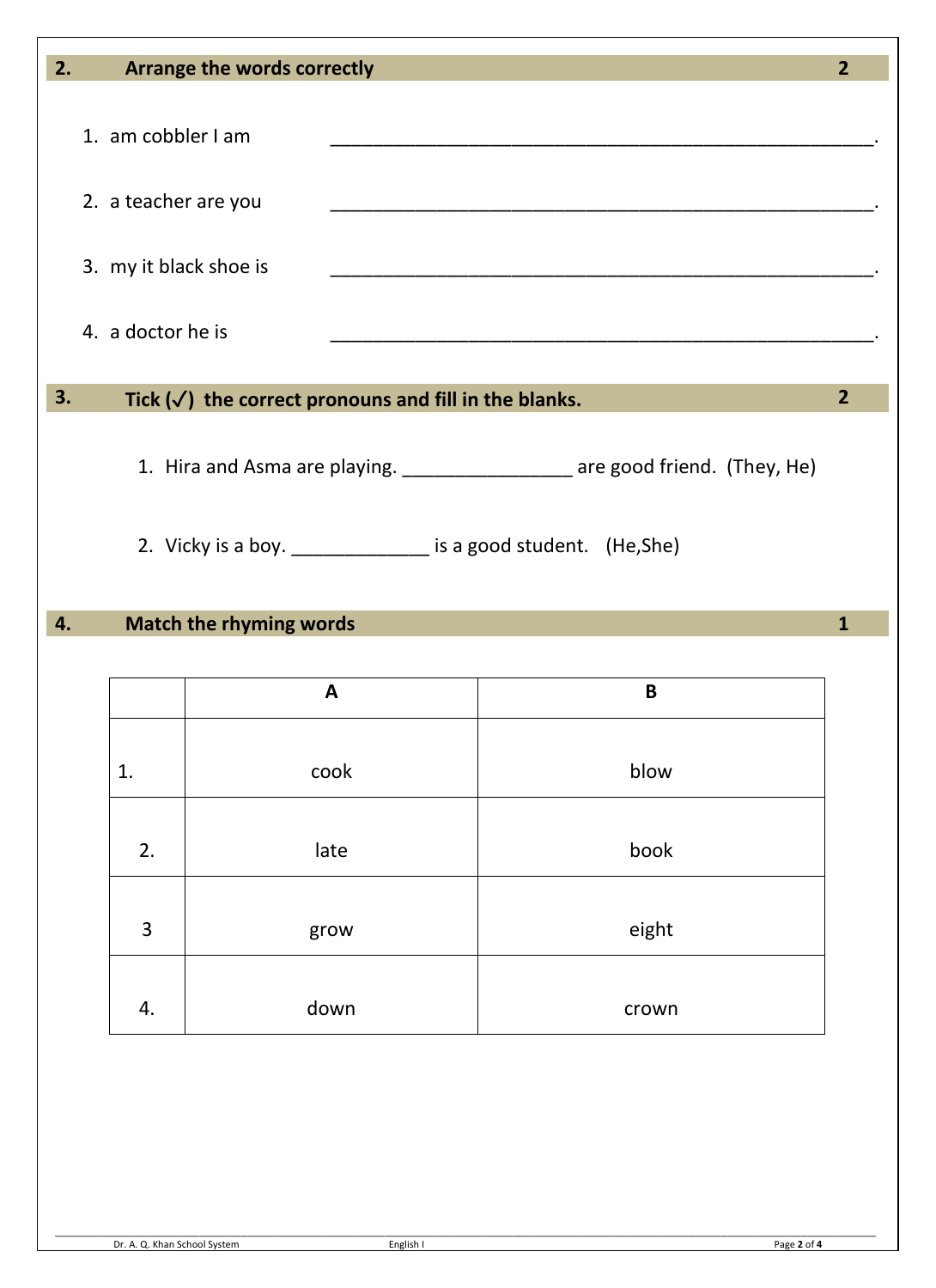## **C o m p r e h e n s i o n 1 0**

## **1. Read the paragraph and write answers 5**

It was Mondy Morning. Zara went to her new school, where she met her class teacher. Assalaamu Alaikum! I am Zara.

Today is my first day in this school. All students welcomed her and introduced themselves one at a time.

\_\_\_\_\_\_\_\_\_\_\_\_\_\_\_\_\_\_\_\_\_\_\_\_\_\_\_\_\_\_\_\_\_\_\_\_\_\_\_\_\_\_\_\_\_\_\_\_\_\_\_\_\_\_\_\_\_\_\_\_\_\_\_\_\_\_\_\_\_\_\_\_\_\_

\_\_\_\_\_\_\_\_\_\_\_\_\_\_\_\_\_\_\_\_\_\_\_\_\_\_\_\_\_\_\_\_\_\_\_\_\_\_\_\_\_\_\_\_\_\_\_\_\_\_\_\_\_\_\_\_\_\_\_\_\_\_\_\_\_\_\_\_\_\_\_\_\_\_

\_\_\_\_\_\_\_\_\_\_\_\_\_\_\_\_\_\_\_\_\_\_\_\_\_\_\_\_\_\_\_\_\_\_\_\_\_\_\_\_\_\_\_\_\_\_\_\_\_\_\_\_\_\_\_\_\_\_\_\_\_\_\_\_\_\_\_\_\_\_\_\_\_\_

\_\_\_\_\_\_\_\_\_\_\_\_\_\_\_\_\_\_\_\_\_\_\_\_\_\_\_\_\_\_\_\_\_\_\_\_\_\_\_\_\_\_\_\_\_\_\_\_\_\_\_\_\_\_\_\_\_\_\_\_\_\_\_\_\_\_\_\_\_\_\_\_\_\_.

|  |  |  |  |  | 1. How do you greet others? |
|--|--|--|--|--|-----------------------------|
|--|--|--|--|--|-----------------------------|

 $Ans:$ 

2. What is the name of new girl?

Ans:

3. Who welcomed her?

Ans:

4. On which day she went to school?

Ans:

5. To whom she met there?

Ans:

## **2. Answer these questions 5**

- 1. What is written on banner?
- 2. Would you like to share your birthday gifts with your brother and sister? Why?